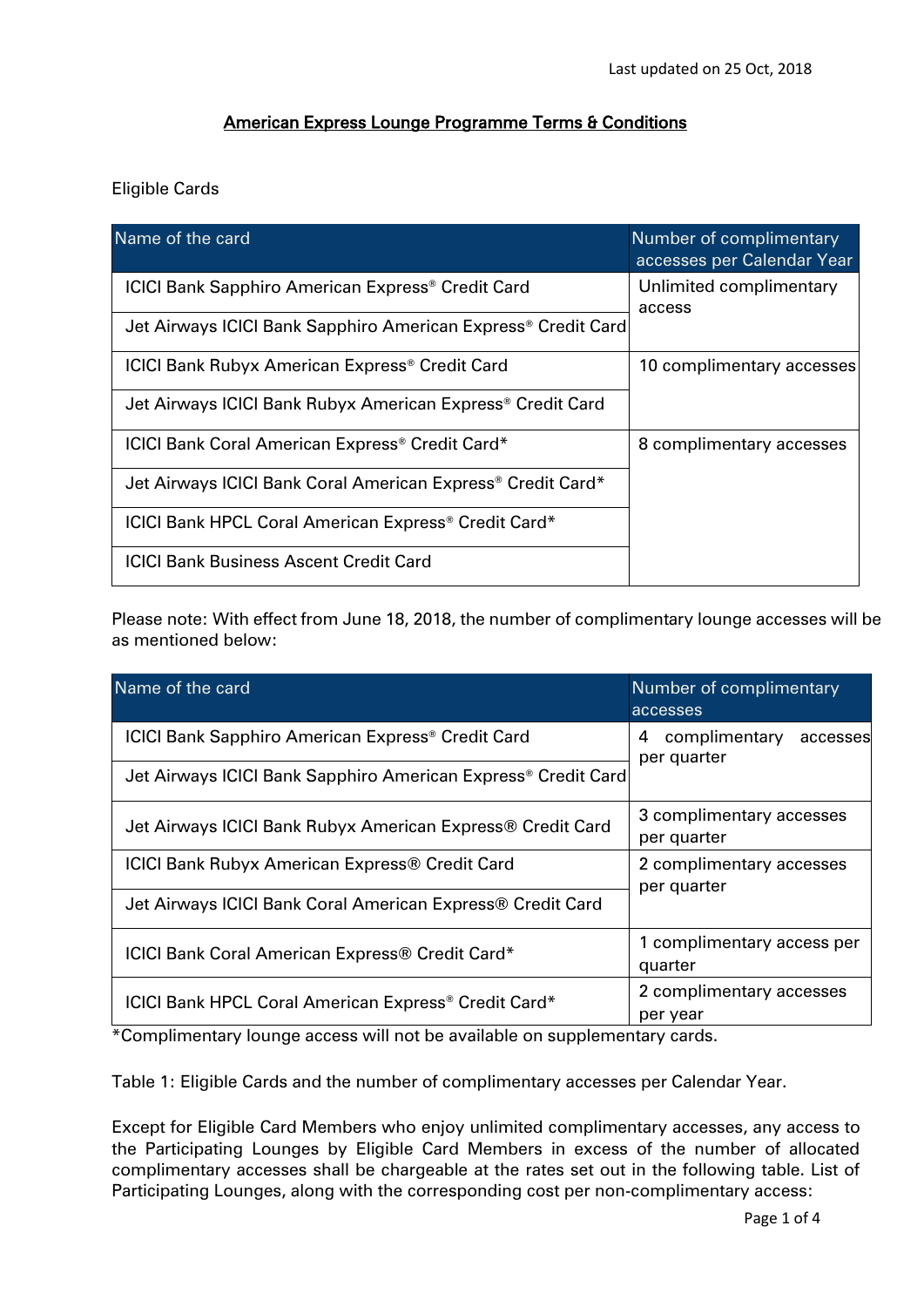| <b>Serial</b><br>number. | City             | Participating<br>Lounge | <b>Airport terminal</b>                                                   | Cost per access |
|--------------------------|------------------|-------------------------|---------------------------------------------------------------------------|-----------------|
| 1                        | Chennai          | <b>Travel Club</b>      | Domestic                                                                  | <b>Rs 500</b>   |
| $\overline{2}$           | Chennai          | <b>Travel Club</b>      | International                                                             | Rs 1,100        |
| 3                        | Kolkata          | <b>Travel Club</b>      | Domestic                                                                  | <b>Rs 500</b>   |
| 4                        | Kolkata          | <b>Travel Club</b>      | International                                                             | <b>Rs 1000</b>  |
| 5                        | Mumbai           | <b>Good Times Bar</b>   | Domestic                                                                  | <b>Rs 450</b>   |
| 6                        | Ahmedabad        | Port Lounge             | International                                                             | <b>Rs 900</b>   |
| 7                        | Pune             | Port Lounge             | Domestic                                                                  | <b>Rs 500</b>   |
| 8                        | Goa              | Port Lounge             | Domestic                                                                  | <b>Rs 500</b>   |
| 9                        | Delhi            | Plaza Premium<br>Lounge | Domestic<br>Departure<br><b>Terminal 1D</b>                               | <b>Rs 550</b>   |
| 10                       | Delhi            | Plaza Premium<br>Lounge | Domestic<br>Departure<br><b>Terminal 3</b>                                | <b>Rs 550</b>   |
| 11                       | Delhi            | Plaza Premium<br>Lounge | International<br>Departure<br><b>Terminal 3 (Area B</b><br>$-$ 4th floor) | <b>Rs 850</b>   |
| 12                       | Delhi            | Plaza Premium<br>Lounge | International<br>Departure<br>Terminal 3 (Area A<br>- Mezzanine floor)    | <b>Rs 850</b>   |
| 13                       | Hyderabad        | Plaza Premium<br>Lounge | Domestic<br>Departure, Level E                                            | <b>Rs 550</b>   |
| 14                       | Hyderabad        | Plaza Premium<br>Lounge | International<br>Departure, near<br>Gate No. 32                           | <b>Rs 850</b>   |
| 15                       | Bangalore        | Plaza Premium<br>lounge | Domestic<br>Departure                                                     | <b>Rs 500</b>   |
| 16                       | <b>Bangalore</b> | Plaza Premium<br>Lounge | International<br>Departure                                                | <b>Rs 800</b>   |

Table 2: Cost of non-complimentary access to Participating Lounges.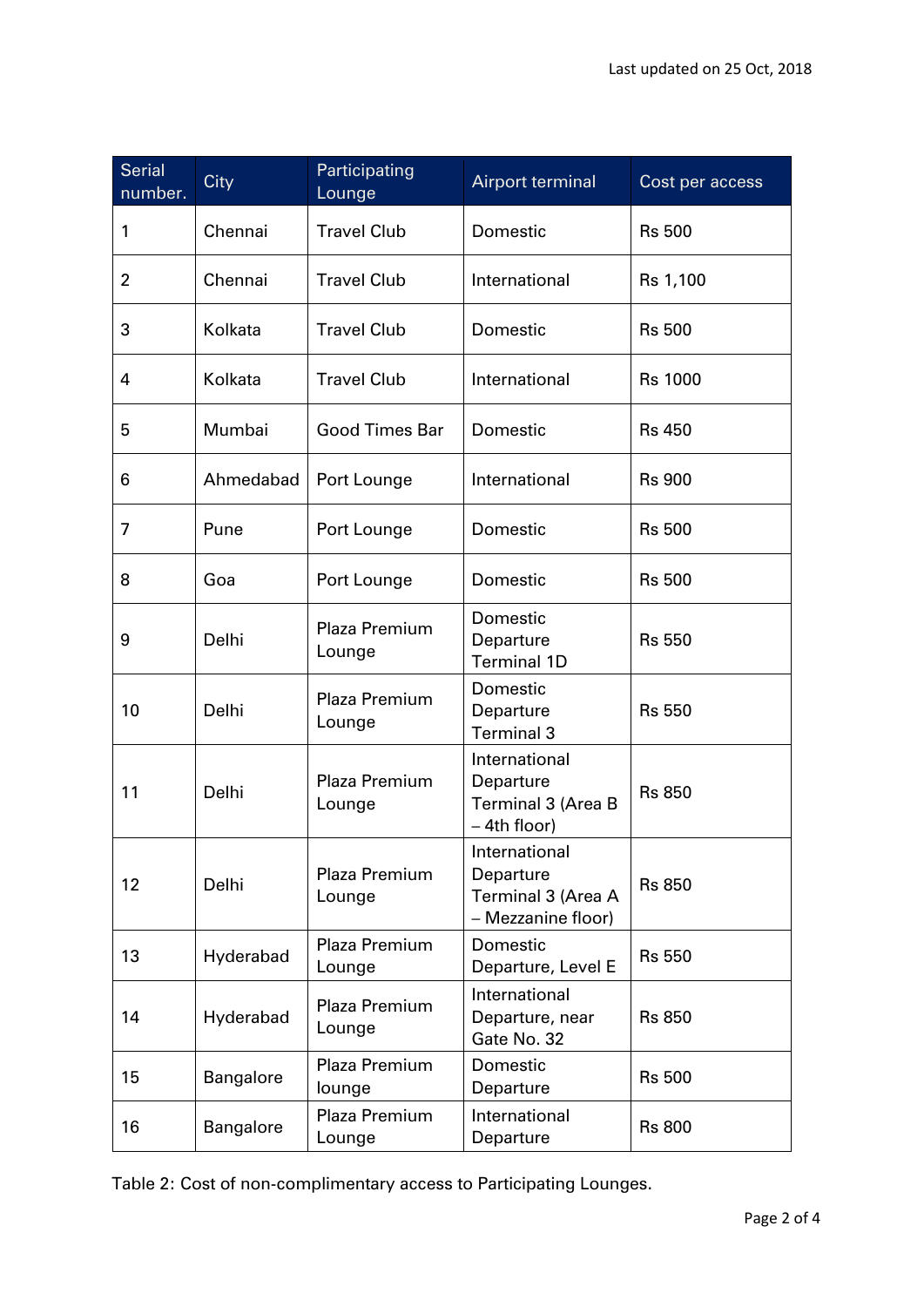## Terms & Conditions

- Definitions:
	- o "Eligible Card" means a Card set out in Table 1
	- $\circ$  "Eligible Card Member" means an eligible Primary or Supplementary holder of an Eligible Card o "Participating Lounges" means the lounges
	- set out in Table 2
	- o "Term" means August 15, 2015 to August 15, 2019
	- $\circ$  "Calendar Year" shall mean a period from 1<sup>st</sup> January to 31<sup>st</sup> December of any given year.
- The ICICI Bank American Express Airport Lounge Programme will be available to Eligible Card Members during the Term
- The number of complimentary accesses per Calendar Year to Participating Lounges for each Eligible Card Member is as set out in Table 1
- Except for Eligible Card Members who enjoy unlimited complimentary accesses, any access to the Participating Lounges by Eligible Card Members above the number of complimentary accesses shall be chargeable at the rates set out in Table 2
- Rates quoted exclude applicable taxes which shall be paid separately
- Eligible Card Members must present their valid, unexpired Eligible Cards, and a valid air ticket or boarding pass for travel on the same or next day, at the entrance of the Participating Lounges
- The staff at the Participating Lounges will grant Eligible Card Members access: (a) if the Eligible Card is successfully authorised at the American Express electronic terminal at the Participating Lounge; (b) if the Eligible Card Member has a valid air ticket or boarding pass for travel on the same or next day; and (c) subject to the terms and conditions of use of the Participating Lounge
- An authorisation amount of Rs 1 shall be taken on each Eligible Card presented at the entrance to the Participating Lounge
- Eligible Card Members may bring children below two years of age into the Plaza Premium Participating Lounges at the Delhi/ Hyderabad/ Bengaluru airport on a complimentary basis
- Access to other guests who accompany an Eligible Card Member shall be subject to the terms and conditions of each Participating Lounge. Guests shall not be eligible to use any of the Eligible Card Member's unutilised complimentary accesses
- Access to the Participating Lounges shall be on a first-come-first-served basis, and is subject to capacity constraints at each Participating Lounge. Each Participating Lounge reserves the right to modify, amend or change the lounge facilities and services, operating hours, rates of access, and terms and conditions of use, without prior notice.
- Facilities available to Eligible Card Members at the Participating Lounge shall be in accordance with the terms and conditions of the agreement between American Express and the Participating Lounges
- All enquiries or complaints at the Participating Lounges should be directed to the Participating Lounge. All other unresolved complaints should be directed to the ICICI Bank Customer Care number mentioned on the ICICI Bank website, which will then be referred to American Express for resolution with the Participating Lounge
- Neither American Express nor any of its subsidiaries or affiliates nor ICICI Bank Limited or any of its subsidiaries or affiliates (collectively, the "Parties") assume any responsibility for the goods or services at the Participating Lounges. Such goods and services are